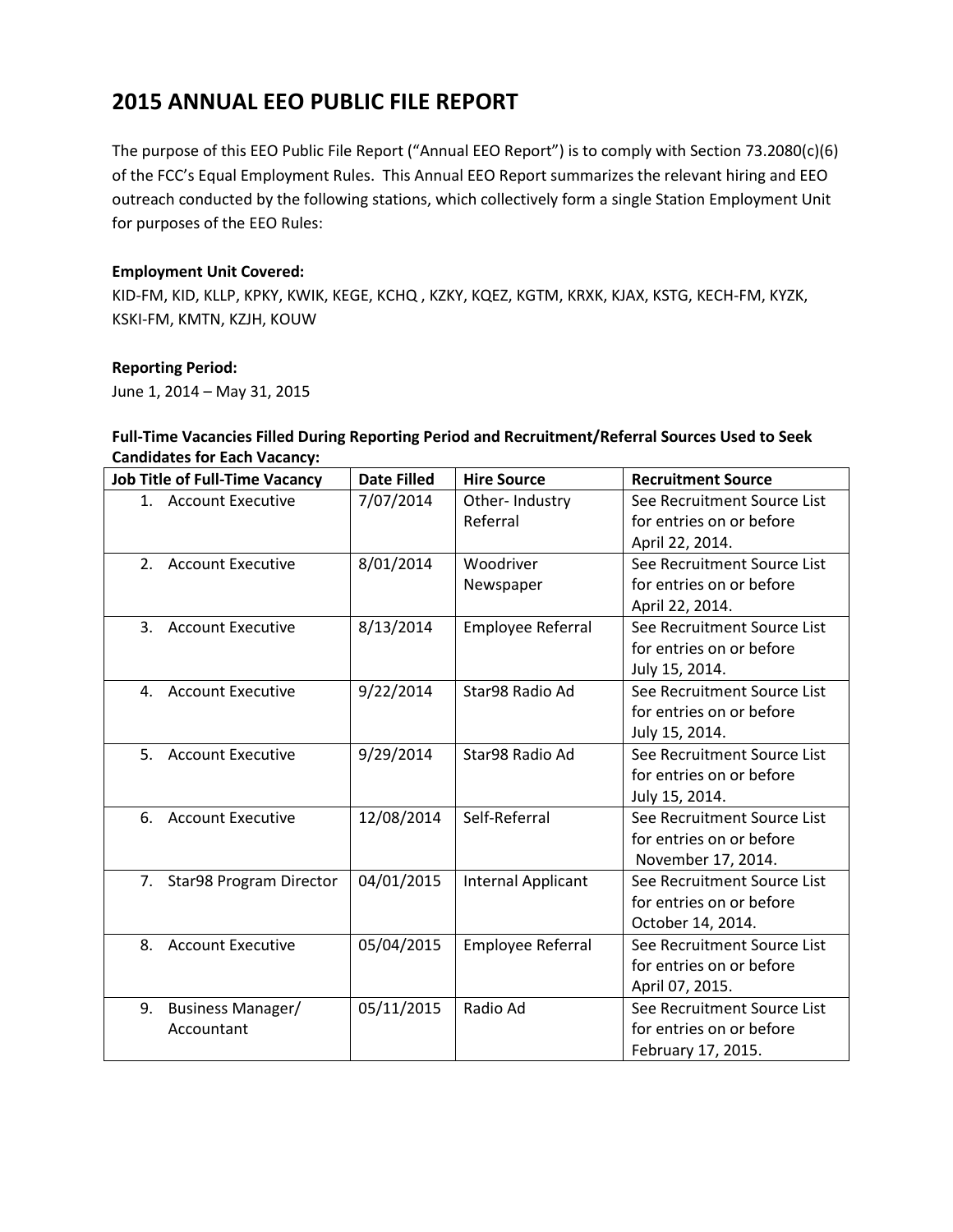**Total Number of Interviewees For All Full-Time Vacancies Filled:**

| <b>Recruitment Source</b>                         | <b>Number of</b>    |
|---------------------------------------------------|---------------------|
|                                                   | <b>Interviewees</b> |
|                                                   | <b>Referred</b>     |
| <b>Employee Referral</b>                          | 4                   |
| Self-Referral                                     | $\overline{2}$      |
| Airtalents.com                                    |                     |
| AllAccess.com                                     | 1                   |
| Allaboutcountry.com                               |                     |
| AMFMJobs.com                                      |                     |
| <b>Boise State Career Center</b>                  |                     |
| BYU - Idaho CBC Internships & Career Services     |                     |
| BYU - Idaho Communications Department             |                     |
| Careerpage.org                                    |                     |
| Casper College                                    |                     |
| <b>Central Wyoming College</b>                    |                     |
| College of Idaho                                  |                     |
| Development Workshop, Inc.                        |                     |
| Eastern Idaho Technical College - Career Services |                     |
| Idaho Department of Labor                         | $\overline{2}$      |
| Idaho State University Career Center              |                     |
| ITT Technical Institute - Boise                   |                     |
| LDS Employment Resource Services                  | 1                   |
| Lewis & Clark State College                       |                     |
| Montana State University - Bozeman                |                     |
| NAACP - Pocatello Branch                          |                     |
| Northwest Nazarene University Career Center       |                     |
| Ohio/Illinois Center for Broadcasting             |                     |
| Stevens-Henager College Idaho Falls               |                     |
| University of Idaho - JAMM                        |                     |
| University of Montana Western                     |                     |
| <b>Utah State University Career Services</b>      |                     |
| www.classifiedads.com                             |                     |
| www.craigslist.com - East Idaho                   |                     |
| www.learn4good.com                                |                     |
| www.richbroadcasting.com<br>- Company Website     | 1                   |
| www.richclassifieds.net                           |                     |
| <b>Other Referral Source</b>                      | $\overline{2}$      |
| Radio Ads                                         | 4                   |
| Mountain Express Help Wanted Ad                   | $\mathbf{2}$        |
| Unknown                                           | $\mathbf{1}$        |
| <b>Woodriver Newspaper</b>                        | 2                   |
| <b>Magic Valley Times News</b>                    | 1                   |
| <b>TOTAL INTERVIEWS:</b>                          | 23                  |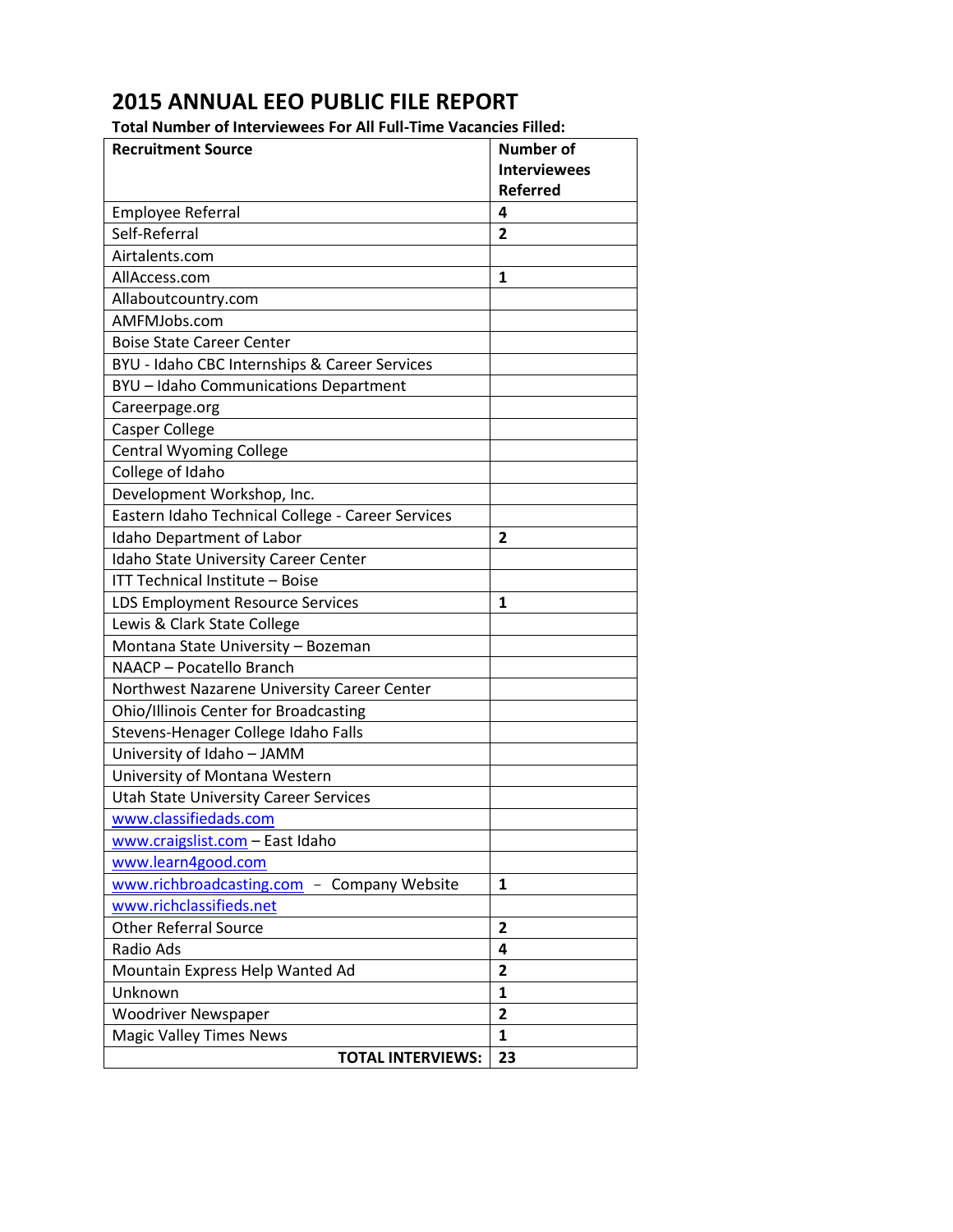#### **Performance Initiatives Undertaken:**

- **1. Establish and Maintain an On-Going Internship Program for Area College and High School Students-** The Unit welcomes students from area universities/colleges or High Schools who are motivated and excited about expanding their knowledge and hands-on experience in a radio broadcasting environment. Students must be enrolled in a program related to the broadcasting industry and receive course credit hours upon completion of the semester-long program. During the period covered by this report, the Unit had sixteen (16) interns.
- **2. Job Fairs-** During the period covered by this report, the Unit participated in eleven (11) career/job fairs:
	- a. June 23-27, 2014 Wyoming Association of Broadcasters Virtual Career Fair. Job Fair was promoted on-air by all Rich Broadcasting radio stations located in Wyoming. The Director of Human Resources responded to visitors comments/inquiries.
	- b. June 26, 2014 BYU-Idaho Communications Department Internship and Career Fair. Internship/Job Fair was attended by the KID AM Program Director/Internship Supervisor.
	- c. September 15 19, 2014 Wyoming Association of Broadcasters Virtual Career Fair. Job Fair was promoted on-air by all Rich Broadcasting radio stations located in Wyoming. The Director of Human Resources responded to visitors comments/inquiries.
	- d. November 20, 2014 BYU-Idaho Communications Department Internship and Career Fair. Job fair was attended by the Market Manager and KID AM Program Director.
	- e. December 15 19, 2014 Wyoming Association of Broadcasters Virtual Career Fair. Job Fair was promoted on-air by all Rich Broadcasting radio stations located in Wyoming. The Director of Human Resources responded to visitors comments/inquiries.
	- f. February 18, 2015 Idaho State University Career Fair. Job fair was attended by the Market Manager and Director of Human Resources.
	- g. March 16-20, 2015 Wyoming Association of Broadcasters Virtual Career Fair. Job Fair was promoted on-air by all Rich Broadcasting radio stations located in Wyoming. The Director of Human Resources responded to visitors comments/inquiries.
	- h. March 20, 2015 BYU-Idaho Communications Department Internship and Career Fair. Job fair was attended by the Market Manager.
	- i. April 14, 2015 Eastern Idaho Technical College's Career Fair. Job fair was attended by the Market Manager.

During all job fairs, the participants/attendees were encouraged and educated in considering careers in radio broadcasting and internship opportunities.

- **3. Host Job Fair** During the period covered by this report, the Unit co-hosted one (1) career fair.
	- a. April 9, 2015 Idaho Falls Broadcasters' Job Fair. This job fair was located at the Willard Art Center in Idaho Falls, ID and was attended by the Unit's President, Regional Market Manager, Regional Sales Manager, KID Program Director, Star 98 Program Director, EZ Rock Program Director, River Country Program and Director of Human Resources. During the job fair, the participants/attendees were encouraged and educated in considering career opportunities in radio and specifically, radio sales/Account Executive positions.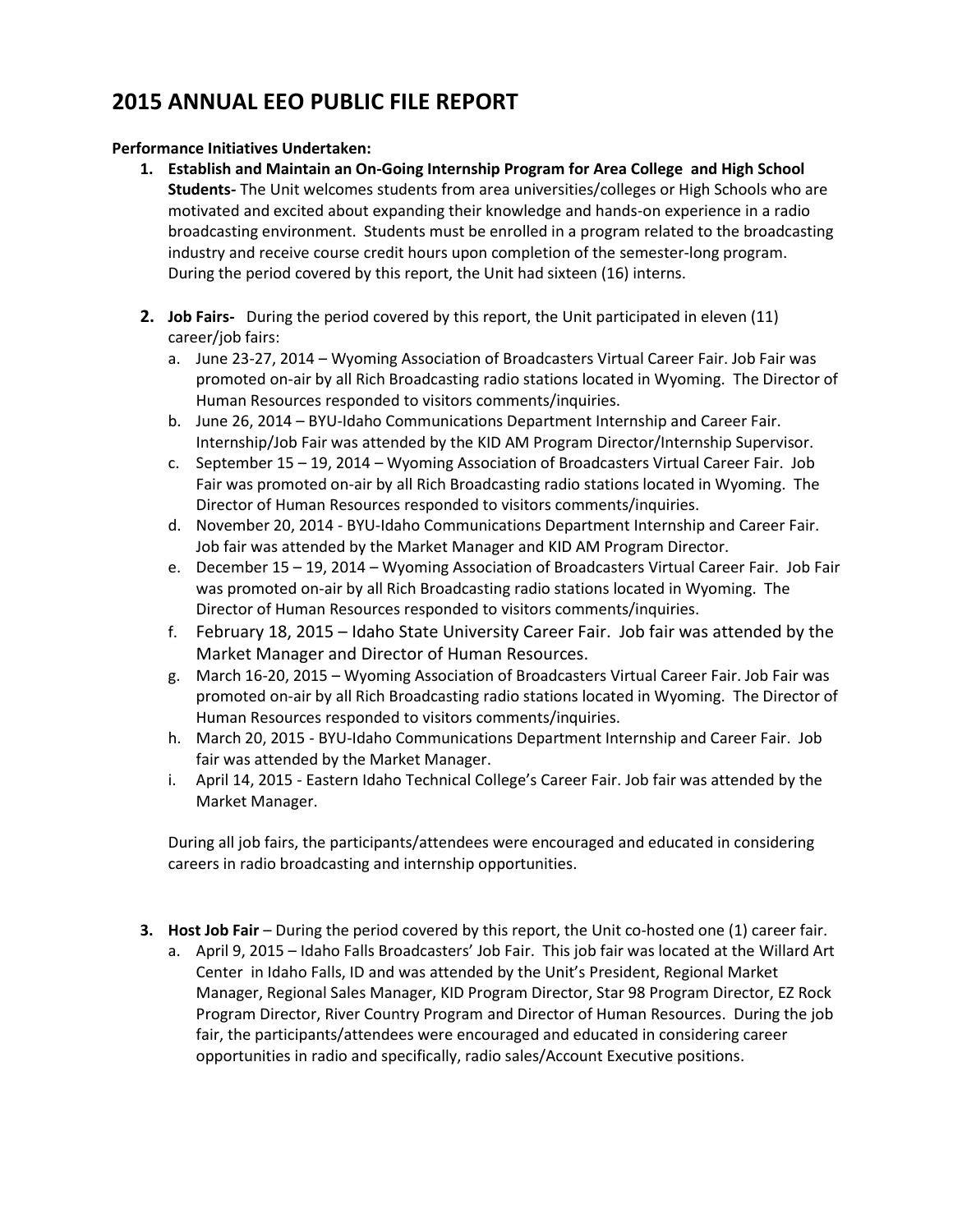- **4. Job Shadow Opportunity -** The Unit maintains a job shadow program, which allows local area high school and university students to shadow a Program Director for up to a three-day period, promoting employment opportunities in radio broadcasting. During the period covered by this report, the Unit had one (1) student participate in the job shadowing program
- **5. Participation in Other Activities -** The Unit has established a practice of hosting tours of its broadcasting facilities to various community organizations and groups. The purpose of these tours is to provide insight and knowledge about the radio broadcasting industry and to discuss possible career opportunities within the broadcasting industry. During the period covered by this report, the Unit conducted 1 tour.

The unit has one station, KSKI, has established a practice of hosting 4-5 local elementary students every Friday mornings for a special weather segment called "Weather Watchers". During this segment, students help/assist the KSKI Program Director produce a special live weather report. The students also provide a brief community weekly update. The program is designed to help students gain a better understanding of weather reports and radio broadcasting.

On September 22, 2014, both the Program Director and the Producer/Co-Host for KID AM were guest speakers for three (3) Communication Classes at BYU-Idaho. The purpose of these visits was to help educate journalism and communication students about radio, current trends in radio and career/internship opportunities in radio broadcasting.

On May 18, 2015, both the Program Director and the Producer/Co-Host for KID AM were guest speakers for two (2) Communication Classes at BYU-Idaho. The purpose of these visits was to help educate journalism and communication students about radio, current trends in radio and career/internship opportunities in radio broadcasting.

| <b>Start/End Dates:</b> | <b>Recruitment Source:</b>                                |
|-------------------------|-----------------------------------------------------------|
| Start: 4/26/2011        | Airtalents.com                                            |
|                         | Contact: webmaster@airtalents.com                         |
|                         | Address:                                                  |
|                         | Phone:                                                    |
|                         |                                                           |
| Start: 4/26/2011        | <b>All Access</b>                                         |
|                         | Contact: Joel Denver                                      |
|                         | Address: 28955 Pacific Coast Hwy #210-5, Malibu, CA 90265 |
|                         | Phone: (310) 457-6616                                     |
|                         |                                                           |
| Start: 8/05/2011        | allaboutcountry.com                                       |
|                         | Contact: Kim Hennes                                       |
|                         | Address: 311 E Center Ave., Lake Bluff, IL 60044          |
|                         | Phone: (910) 520-9154                                     |

#### **Recruitment Source List:**

The following sources have requested notification of job openings: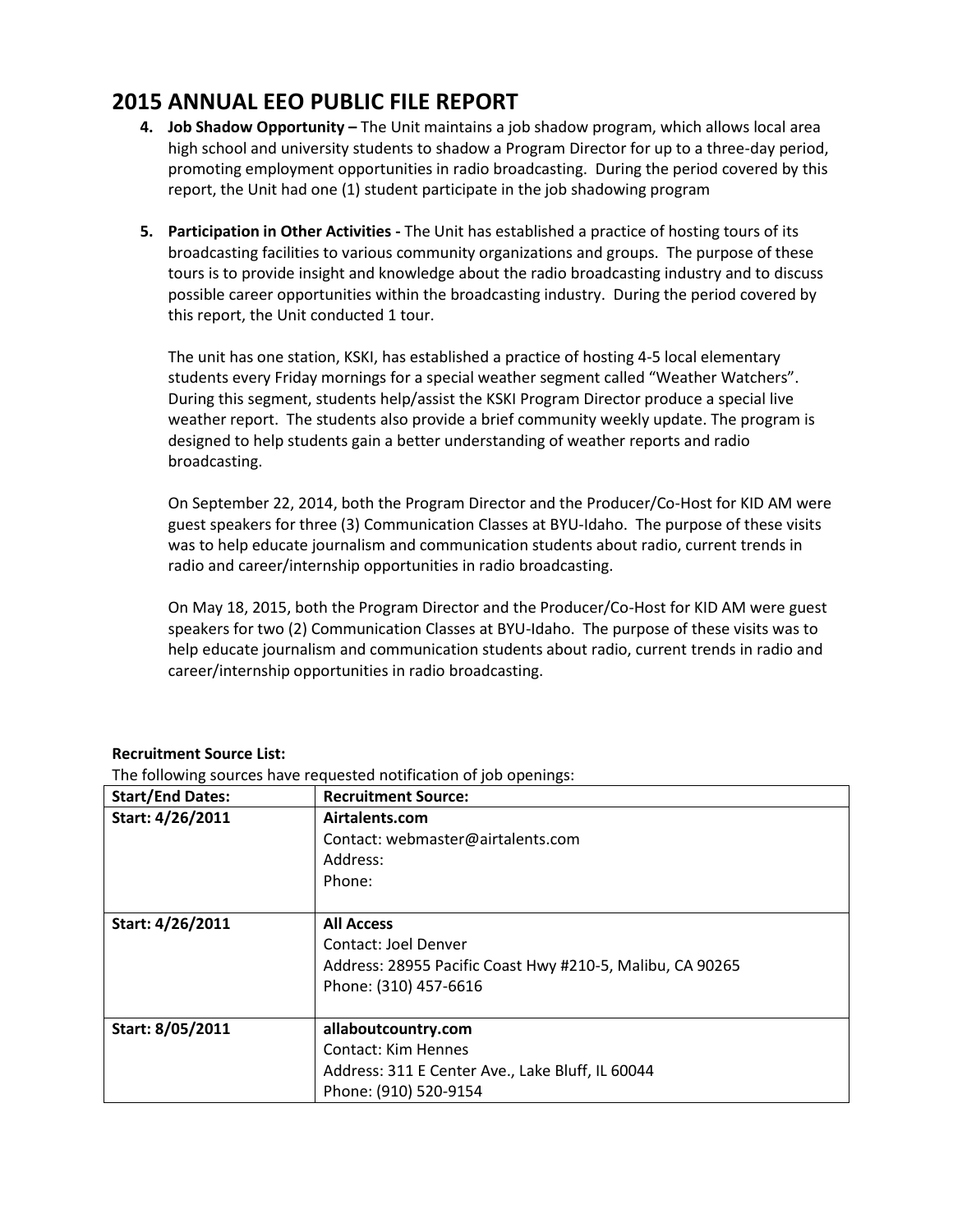r

| Start: 4/26/2011 | AMFMJobs.com<br>Contact:<br>Address: P.O. Box 4116, Oceanside, CA 92052<br>Phone:                                                                                                |
|------------------|----------------------------------------------------------------------------------------------------------------------------------------------------------------------------------|
| Start: 3/06/2012 | <b>Boise State Career Center</b><br><b>Contact: Vickie Coale</b><br>Address: 1910 University Drive, Boise, ID 83725-1310<br>Phone: (208) 426-1747                                |
| Start: 5/02/2011 | <b>BYU - Idaho CBC Internships &amp; Career Services</b><br>Contact: Lane Muranaka<br>Address: 269 Smith Building, Rexburg, ID 83440<br>Phone: (208) 496-2784                    |
| Start: 8/22/2012 | <b>BYU-Idaho Communication Department</b><br>Contact: Mark Bailey, Beth Hendricks, Brian Howard, John Thompson<br>Address: Spori 229, Rexburg, ID 83440<br>Phone: (208) 496-3691 |
| Start: 4/04/2013 | <b>BYU-Idaho Communication Department</b><br><b>Contact: Melissa Merrill</b><br>Address: Spori 114B, Rexburg, ID 83440<br>Phone: (208) 496-3691                                  |
| Start: 5/09/2013 | Careerpage.org<br><b>Contact: Laura Grott</b><br>Address: PO Box 1387, 7217 Hawthorne Dr., Cheyenne, WY 82003<br>Phone: (307) 632-7622                                           |
| Start: 4/16/2013 | <b>Casper College</b><br><b>Contact: Janet DeVries</b><br>Address: 125 College Drive GW, Casper, WY 82601<br>Phone: (307) 268-2662                                               |
| Start: 4/15/2013 | <b>Central Wyoming College</b><br><b>Contact: Lance Goede</b><br>Address: 2660 Peck Ave., Riverton, WY 82501<br>Phone: (307) 855-2175                                            |
| Start: 2/23/2012 | <b>College of Idaho</b><br><b>Contact: Michelle Smith</b><br>Address: 2112 Cleveland Blvd., Box 40, Caldwell, ID 83605-4432<br>Phone: (208) 459-5508                             |
| Start: 9/10/2013 | <b>College of Southern Idaho</b>                                                                                                                                                 |

 $\overline{\phantom{a}}$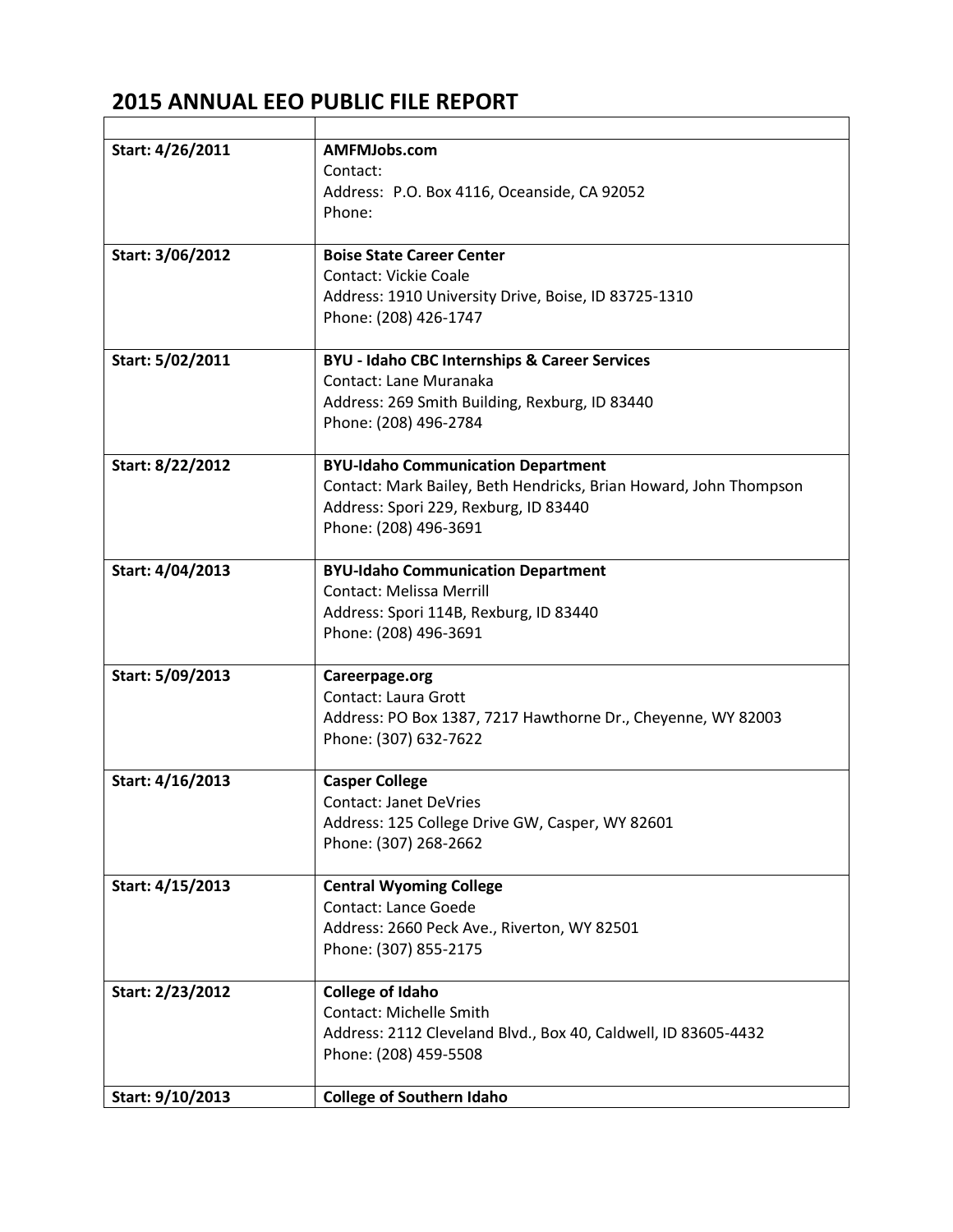|                           | Contact: Merry Olson                                           |
|---------------------------|----------------------------------------------------------------|
|                           | Address: 315 Falls Avenue, P.O. Box 1238, Twin Falls, ID 83301 |
|                           | Phone: (208) 732-6306                                          |
|                           |                                                                |
| Start: 2/25/2014          | <b>Colorado Media School</b>                                   |
|                           | Contact: Terry Cuff                                            |
|                           | Address: 404 S. Upham St., Lakewood, CO 80226                  |
|                           | Phone: (303) 937-7070                                          |
|                           |                                                                |
| Start: 4/02/2013          | Development Workshop, Inc.                                     |
|                           | <b>Contact: Brooke Cox</b>                                     |
|                           | Address: 2475 Leslie Ave., Idaho Falls, ID 83402               |
|                           | Phone: (208) 589-5623                                          |
|                           |                                                                |
| Start: 4/02/2013          | Development Workshop, Inc.                                     |
| End: 5/01/2014            | Contact: Karen M. Ker                                          |
| No Longer with            | Address: 2475 Leslie Ave., Idaho Falls, ID 83402               |
| Organization              | Phone: (208) 589-5679                                          |
|                           |                                                                |
| Start: 4/19/2011          | <b>Eastern Idaho Technical College - Career Services</b>       |
|                           | <b>Contact: Hailey Mack</b>                                    |
|                           | Address: 1600 South 25th East, Idaho Falls, ID 83404           |
|                           | Phone: (208) 524-3000 ext. 3337                                |
|                           |                                                                |
| Start: 5/08/2014          | <b>Idaho Department of Juvenile Corrections</b>                |
|                           | <b>Contact: Randy Stocking</b>                                 |
|                           | Address: PO Box 40 St. Anthony, ID 83445                       |
|                           | Phone: (208) 624-2156                                          |
|                           |                                                                |
| Start: 4/18/2011          | <b>Idaho Department of Labor</b>                               |
|                           | Contact: Wade Virgin                                           |
|                           | Address: 1515 East Lincoln Road, Idaho Falls, ID 83401         |
|                           | Phone: (208) 557-2500                                          |
|                           |                                                                |
| Start: 4/02/2013          | <b>Idaho Department of Labor - Internships</b>                 |
|                           | Contact: Windy Keele                                           |
|                           | Address: 1515 East Lincoln Road, Idaho Falls, ID 83401         |
|                           | Phone: (208) 557-2500 ext. 3053                                |
|                           |                                                                |
| Start: 4/02/2013          | Idaho Department of Labor - Veteran Affairs                    |
|                           | <b>Contact: Kenneth Collins</b>                                |
|                           | Address: 155 North Maple, P.O. Box 9, Blackfoot, ID 83221-0009 |
|                           | Phone: (208) 236-6713 ext.3708                                 |
|                           |                                                                |
| Start: 3/21/2014          | <b>Idaho Mountain Express</b>                                  |
| End: 3/26/2014            | <b>Contact: Classified Ads</b>                                 |
| *Sun Valley, ID Jobs Only | Address: 591 First Avenue North, Ketchum, ID 83340             |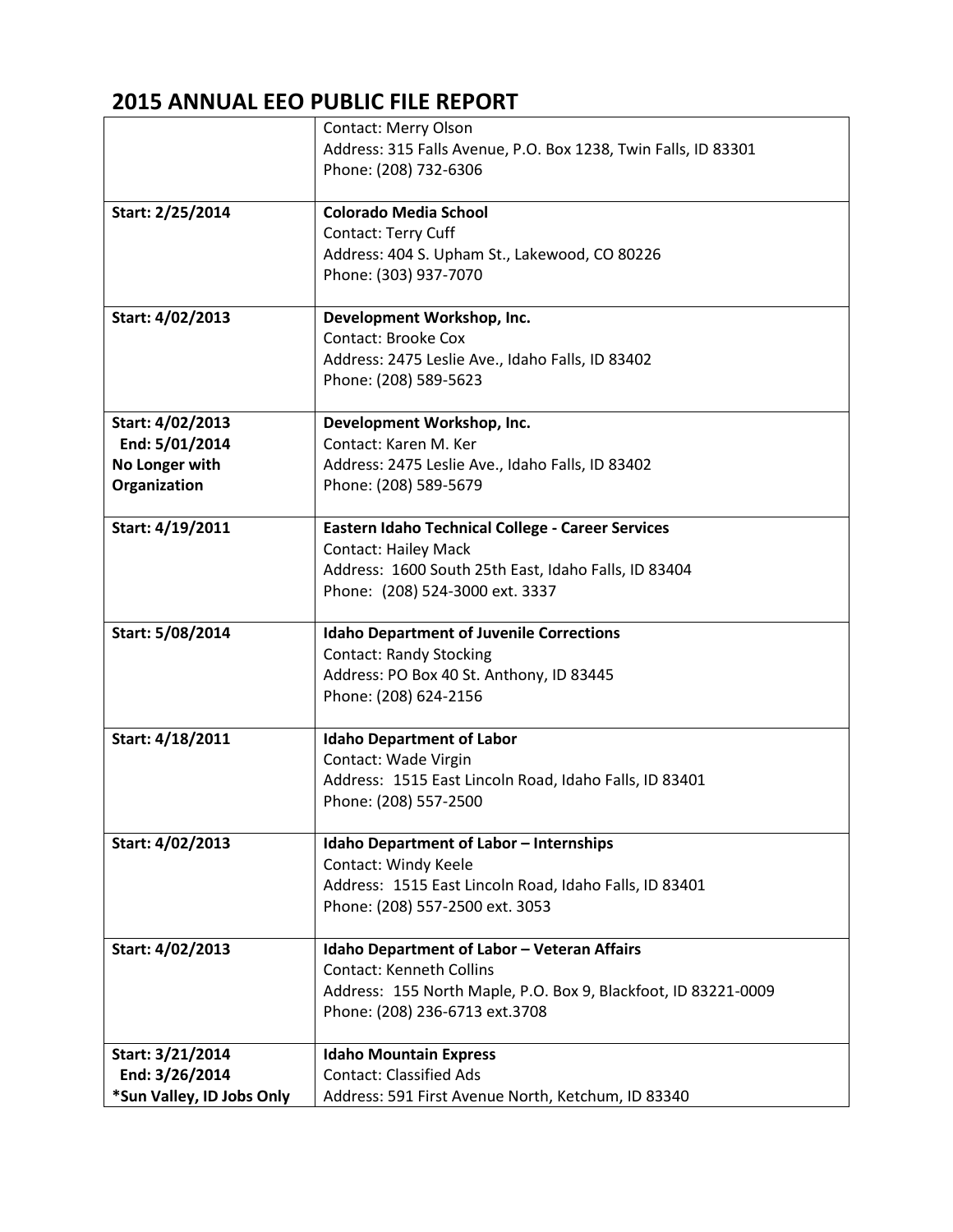|                   | Phone: (208) 726-8060                                                                                                                                                |
|-------------------|----------------------------------------------------------------------------------------------------------------------------------------------------------------------|
| Start: 9/12/2013  | <b>Idaho State Broadcasters Association</b><br><b>Contact: Connie Searles</b><br>Address: 1674 West Hill Road, Suite 3, Boise, ID 83702<br>Phone: (208) 345-3072     |
| Start: 4/29/2011  | <b>Idaho State University Career Center</b><br>Contact: Troy Kase<br>Address: 921 So. 8th Ave., Stop 8108, Pocatello, ID 83209-8108<br>Phone: (208) 282-2380         |
| Start: 2/23/2012  | <b>ITT Technical Institute - Boise</b><br>Contact: Jeffrey White<br>Address: 12302 West Explorer Drive, Boise, ID 83713-1529<br>Phone: (280) 322-8844                |
| Start: 5/28/2011  | KLLP-FM Website (star985.com)<br>Contact: Josh Bristol<br>Address: 1406 Commerce Way, Idaho Falls, ID 83401<br>Phone: (208) 524-5900                                 |
| Start: 5/28/2011  | KPKY-FM Website (949therock.com)<br>Contact: Josh Bristol<br>Address: 1406 Commerce Way, Idaho Falls, ID 83401<br>Phone: (208) 524-5900                              |
| Start: 5/28/2011  | KID-AM Website (590kid.com)<br>Contact: Josh Bristol<br>Address: 1406 Commerce Way, Idaho Falls, ID 83401<br>Phone: (208) 524-5900                                   |
| Start: 5/28/2011  | KID-FM Website (rivercountry.com)<br>Contact: Josh Bristol<br>Address: 1406 Commerce Way, Idaho Falls, ID 83401<br>Phone: (208) 524-5900                             |
| Start: 4/19/2011  | <b>LDS Employment Resource Services</b><br><b>Contact: Scott Brizzee</b><br>Address: 837 Park Ave., Idaho Falls, ID 83402<br>Phone: (208) 523-4880                   |
| Start: 10/01/2013 | LDS Employment Resources Services - Twin Falls<br><b>Contact: Elder Clinton A. Parks</b><br>Address: 726 Cheney Drive, Twin Falls, ID 83301<br>Phone: (208) 734-9023 |
| Start: 7/10/2011  | Lewis & Clark State College                                                                                                                                          |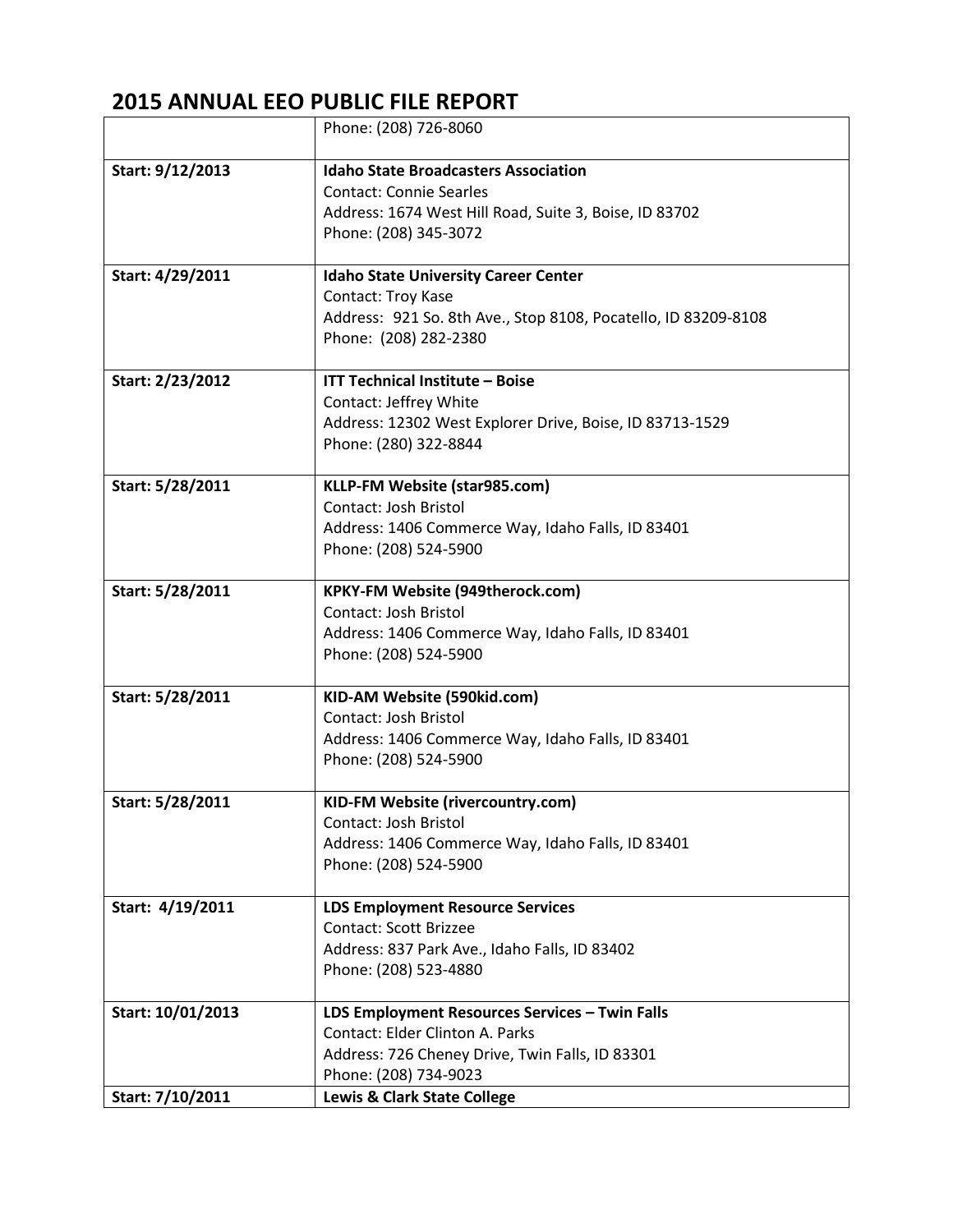|                           | Contact: Debra Lybyer                                                            |
|---------------------------|----------------------------------------------------------------------------------|
|                           | Address: 500 8 <sup>th</sup> Avenue/ Career Development, Lewiston, ID 83501-2698 |
|                           | Phone: (208) 792-2313                                                            |
|                           |                                                                                  |
| Start: 4/15/2013          | Montana State University - Bozeman                                               |
|                           | <b>Contact: Chantelle Mahan</b>                                                  |
|                           | Address: 177 Strand Union Building, Bozeman, MT 59717                            |
|                           | Phone: (406) 994-5485                                                            |
|                           |                                                                                  |
| Start: 9/11/2011          | <b>NAACP - Pocatello Branch</b>                                                  |
|                           | Contact: Michael Pettaway                                                        |
|                           | Address: PO Box 4192, Pocatello, ID 83205                                        |
|                           | Phone:                                                                           |
|                           |                                                                                  |
| Start: 4/23/2013          | <b>Northwest Nazarene University Career Center</b>                               |
|                           | Contact: Janet Dodge                                                             |
|                           | Address: 623 South University Blvd., Nampa, ID 83686                             |
|                           | Phone: (208) 467-8767                                                            |
|                           |                                                                                  |
| Start: 6/07/2012          | <b>Ohio/Illinois Center for Broadcasting</b>                                     |
|                           | <b>Contact: Gary James</b>                                                       |
|                           | Address: 9885 Rockside Road, Suite 160, Cleveland, OH 44125                      |
|                           | Phone: (216) 503-5900                                                            |
|                           |                                                                                  |
| Start: 3/06/2012          | <b>Stevens-Henager College Idaho Falls</b>                                       |
|                           | Contact: Jason Batalden                                                          |
|                           | Address: 901 Pier View Drive, Suite 105, Idaho Falls, ID 83402                   |
|                           | Phone: (208) 528-7692 ext. 1894                                                  |
|                           |                                                                                  |
| Start: 4/12/2013          | The Weekly Sun of the Wood River Valley                                          |
| *Sun Valley, ID Jobs Only | Contact: Leslie Thompson                                                         |
|                           | Address: 16 West Croy St., Hailey, ID 83333                                      |
|                           | Phone: (208) 928-7186                                                            |
|                           |                                                                                  |
| Start: 2/28/2012          | University of Idaho - JAMM                                                       |
|                           | <b>Contact: Glenn Mosley</b>                                                     |
|                           | Address: P.O. Box 443178, Moscow, ID 83844-3178                                  |
|                           | Phone: (208) 885-6020                                                            |
|                           |                                                                                  |
| Start: 4/23/2013          | <b>University of Montana Western</b>                                             |
|                           | Contact: Ryann Schedel                                                           |
|                           | Address: 710 South Atlantic, Dillon, MT 59725                                    |
|                           | Phone: (406) 683-7135                                                            |
|                           |                                                                                  |
| Start: 4/15/2013          | <b>Utah State University Career Services</b>                                     |
|                           | Contact: Maleah Christensen                                                      |
|                           | Address: 4305 Old Main Hill, Logan, UT 84322-4305                                |
|                           |                                                                                  |